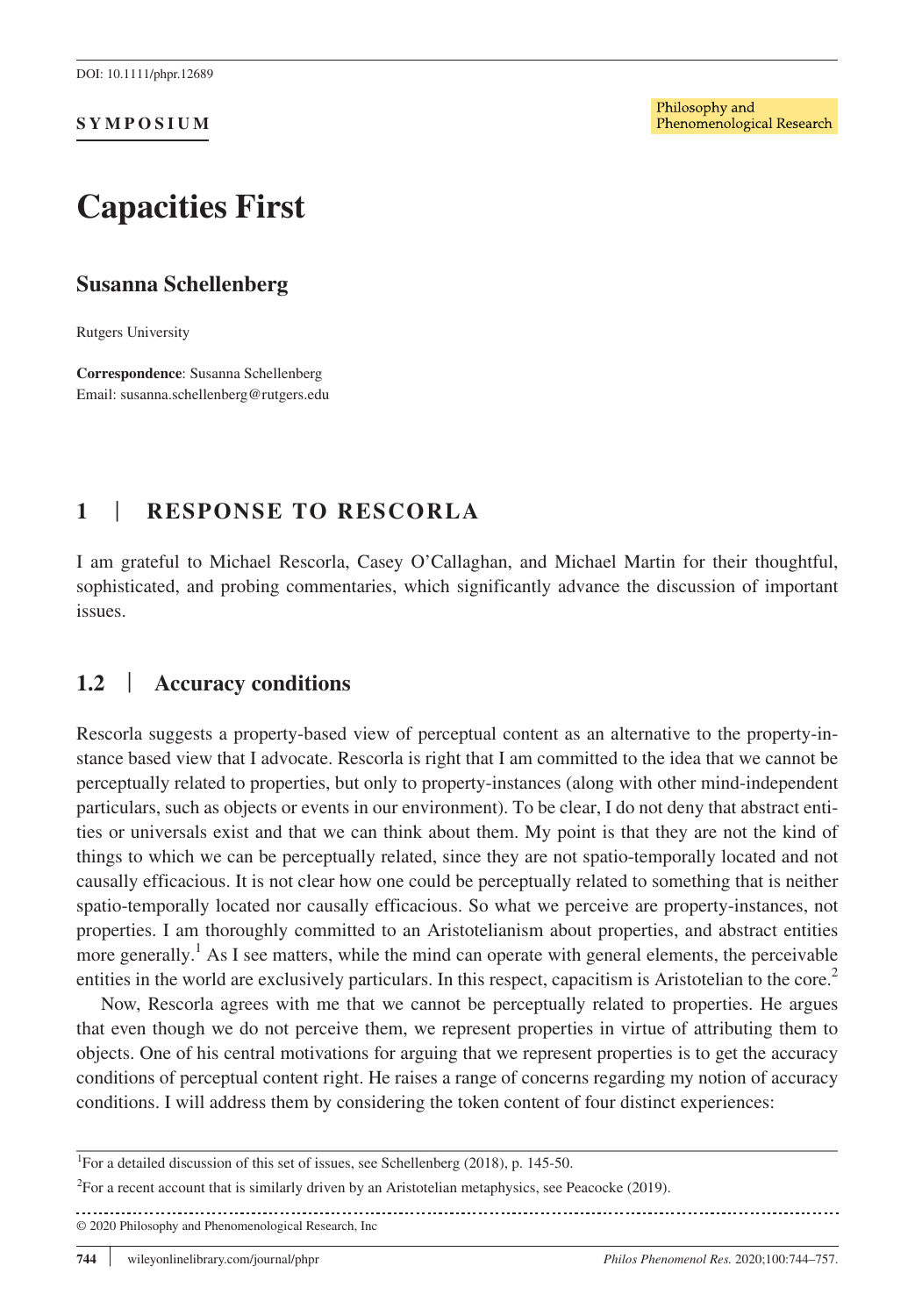- $(e_1)$  a perception of object  $\alpha_1$  and property-instance  $\pi_1$
- $(e_2)$  a perception of object  $\alpha_2$  and property-instance  $\pi_2$
- (*h*) a hallucination that has the same phenomenal character as perceiving  $\alpha_1$  and  $\pi_1$
- (*i*) an illusion that has the same phenomenal character as perceiving  $\alpha_1$  and  $\pi_1$

According to Fregean Particularism, these four experiences are each constituted by employing the same perceptual capacities and thus are each an instance of the same functional type. We can write down the relevant content type as follows: <*MOPrα*[\_\_], *MOPrπ*[\_\_]>. This content type is not a gappy content, but rather a content schema. While the four experiences are each instances of this same functional type, their token contents differ. They differ since a token is constituted not only by the perceptual capacities employed, but also by the environmental particulars (if any) thereby singled out. It is worth noting here that I am working with an extreme case of hallucination in which one does not perceive any particulars in one's environment: one hallucinates an object that seemingly instantiates a property. Since in such a hallucination no object and no property-instance is present, the content of the hallucination is gappy in both the object and the property-place. The analysis of such a radical case of hallucination easily generalizes to cases in which one perceives one or more objects and property-instances and hallucinates just one object along with the properties it seemingly instantiates as well as cases in which one hallucinates only property-instances.<sup>3</sup> According to the formalism that I develop in the book, the token contents of the four experiences can be written out as follows:

 $(\text{content}_{e1}) \le MOP_{ra}(\alpha_1), MOP_{r\pi}(\pi_1)$  $(\text{content}_{e2}) < MOP_{ra}(\alpha_2), MOP_{ra}(\pi_2)$  $(content_h) < MOP_{ra}$ (*\_\_)*,  $MOP_{rx}$ (*\_\_)*  $(\text{content}_i) \langle \text{MOP}_{ra}(\alpha_i), \text{MOP}_{ra}(\_\rangle)$ 

As I argue in Part II of *The Unity of Perception*, perceptual capacities and modes of presentation are flipsides of the same coin.  $MOP_{ra}(\alpha_1)$  is a *de re* mode of presentation that is constituted by employing a perceptual capacity that functions to discriminate and single out particulars such as  $\alpha_1$  and the very particular thereby singled out—in this case  $\alpha_1$ . Similarly,  $MOP_{r\pi}(\pi_1)$  is a *de re* mode of presentation that is constituted by employing a perceptual capacity that functions to discriminate and single out particulars such as  $\pi_1$  and the very particular thereby singled out—in this case  $\pi_1$ . *MOP<sub>ra</sub>*(\_\_) is a gappy token content. It specifies the kind of particular that would have to be present for the experience to be accurate and is constituted by employing a perceptual capacity that functions to single out objects of the kind that the hallucinating subject purports (but fails) to single out. Since the capacity is employed baselessly, the ensuing content is gappy.

Rescorla argues that intuitively the content of the perception  $e_1$  and the content of the illusion *i* (that is, *content<sub>e1</sub>* and *content<sub>i</sub>*) have the same accuracy conditions. I do not share this intuition. Let me explain why. There are views that equate accuracy conditions with perceptual content. I think that is mistake. The relationship between content and accuracy conditions is more complex than identity.

<sup>&</sup>lt;sup>3</sup>See Macpherson and Batty (2016) for a discussion of the many variations of illusions and hallucinations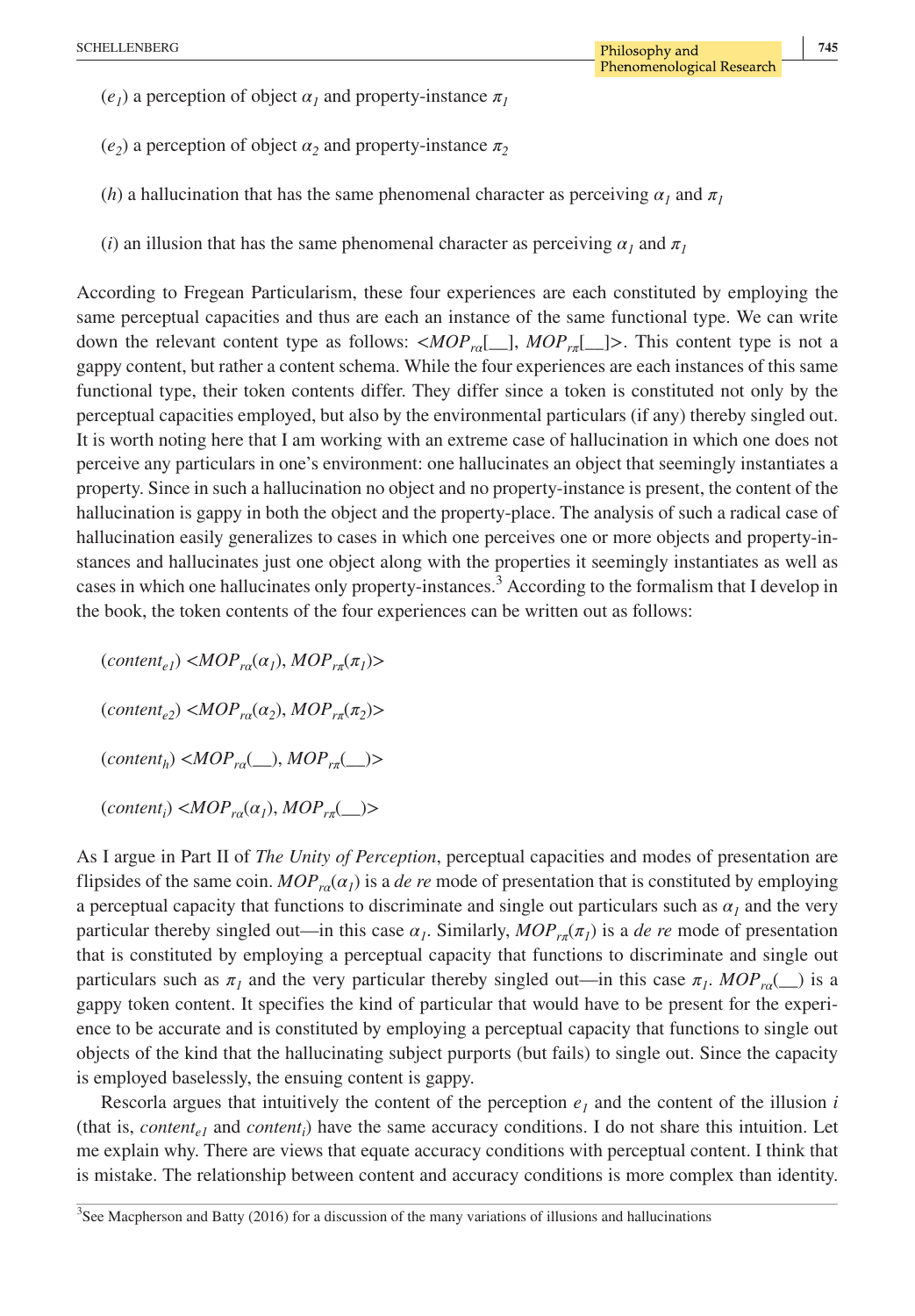The accuracy conditions specify the way the environment of a subject would have to be for the content of her perceptual state to be accurate:

(AC) The content *c* of a perceptual state brought about by being perceptually related to environment  $E$  is accurate if and only if  $E$  is the way  $c$  represents  $E$  to be.

So the content

 $(\text{content}_{el}) \le MOP_{r\alpha}(\alpha_1), MOP_{r\pi}(\pi_1)$ 

is accurate if and only if the object  $\alpha_1$  and the property-instance  $\pi_1$  are present where the subject perceives  $\alpha_1$  and  $\pi_1$  to be. The content

 $(content_{e2}) < MOP_{ra}(a_2), MOP_{r\pi}(\pi_2)$ 

is accurate if and only if the object  $\alpha_2$  and the property-instance  $\pi_2$  are present where the subject perceives  $\alpha_2$  and  $\pi_2$  to be.

What about the accuracy conditions of gappy contents? I argue that a gappy content is necessarily inaccurate simply because of its gappiness. After all, a gappy content could never be accurate. However, the fact that gappy contents are necessarily inaccurate does not entail that they do not specify accuracy conditions. Let's consider first the hallucination *h* with the content  $\langle MOP_{ra}(\_)\rangle$ ,  $MOP_{r\pi}$   $\rightarrow$  >. What accuracy conditions does it specify? The content of such a hallucination specifies the kind of object and the kind of property-instance that would have to be present for the content to be accurate without specifying which particulars of these kinds. It does not specify which particular of these kinds, since any particulars of the relevant kinds will do.

What accuracy condition does the token content of an illusion specify? The content of an illusion in which one perceives object  $\alpha_1$  and it seems to one that a property-instance is present that is not in fact present is accurate if and only if the object  $\alpha<sub>1</sub>$  is present and it specifies what kind of property-instance would have to be present for the content to be accurate without specifying which particular of that kind. Thus, the accuracy condition of *content<sub>e1</sub>* (the content of the perception  $e_1$ ) differs—contra Rescorla—from the accuracy conditions of *content<sub>i</sub>* (the content of the illusion *i*). While the token content of a perception specifies which particular property-instance has to be present, the token content of an illusion specifies only what kind of property-instance has to be present. The token content of an illusion does not specify what particular property-instance has to be present, since any instance of the relevant property will do. Another way of expressing what is going on here is that we have a sense without reference. There is enough structure for the content to specify what kind of property-instance would have to be present, but not enough to specify which specific property-instance has to be present. Contra Rescorla, I would argue that it is unclear how a view on which the content of perception and illusion is exactly alike could get the accuracy conditions right.

#### **1.3** | **Perceptual Attribution vs. Perceptual Discrimination**

In my book, I distinguish the discrimination thesis that I endorse from the attribution thesis (Schellenberg 2018, p.67):

*Discrimination Thesis*: Perception is constitutively a matter of employing perceptual capacities by means of which we discriminate and single out particulars.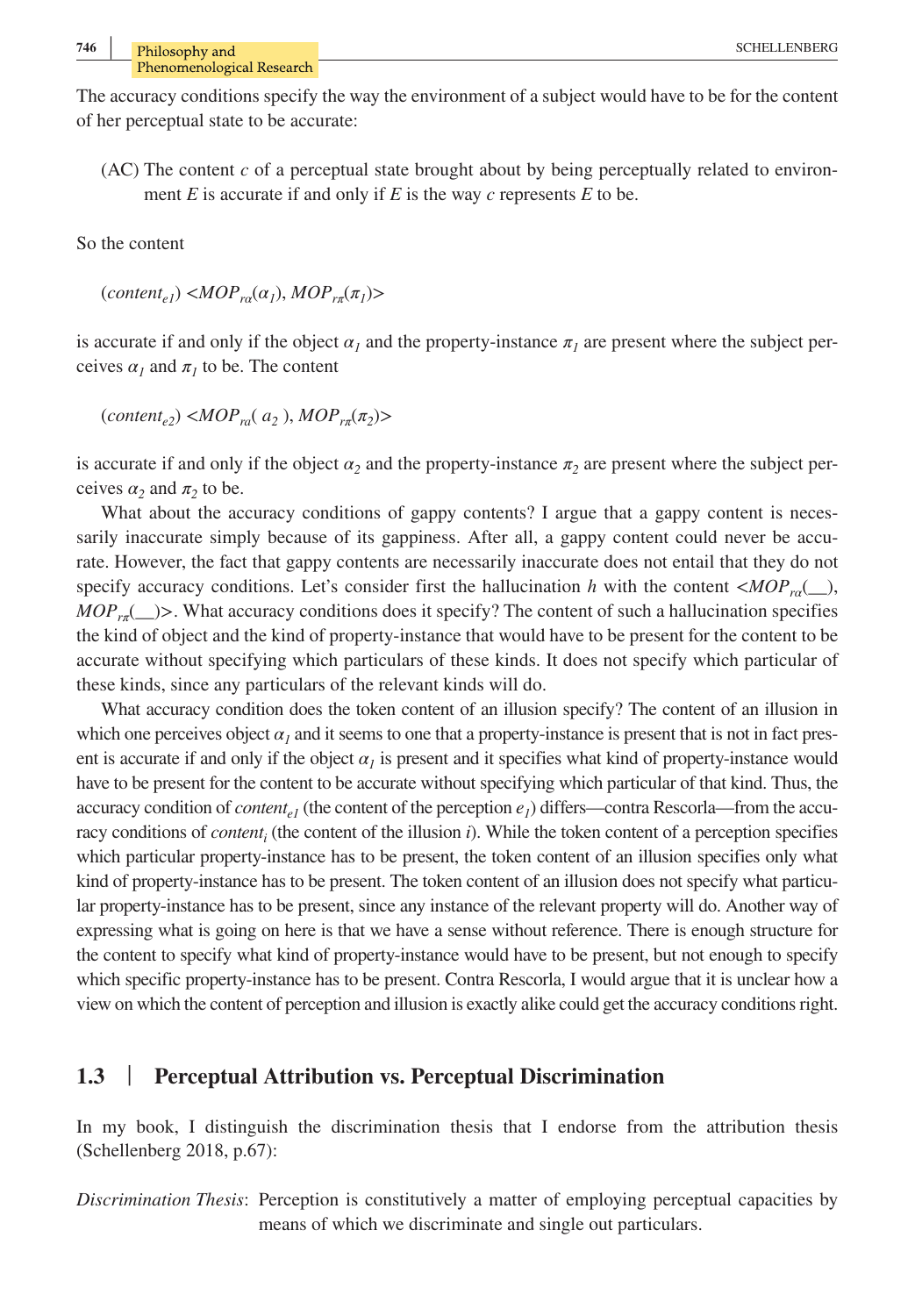| <b>SCHELI</b><br><b>ENRER</b> | T1.<br>ana.               |  |
|-------------------------------|---------------------------|--|
|                               | kesearch<br>momenological |  |

*Attribution Thesis*: Perception is constitutively a matter of attributing properties to objects.

Rescorla questions my focus on discriminatory, selective capacities rather than his preferred attributional capacities.<sup>4</sup> The reason I focus throughout on discriminatory, selective capacities is that these low-level capacities are constitutive of perception. It is not clear what it would be to perceive a particular without at the very least discriminating that particular. I do not disagree with Rescorla that there might be capacities employed in perception that are not discriminatory, selective capacities, such as for example attributional capacities. But I see no argument that those capacities are necessary for perception. As I argue, while perceptual discrimination is necessary, perceptual attribution can occur, but is not necessary for perception. We can perceive without attributing properties to objects. We cannot perceive without discriminating environmental particulars. According to capacitism, any attribution of properties will be grounded in discrimination and representation of property-instances.

In order to get clearer on what is at stake, it will be helpful to take a closer look at the nature of discrimination and attribution. In the tradition of Weber and Fechner, a standard understanding of discrimination is the following.

*Perceptual Discrimination*: A subject *S* perceptually discriminates a particular  $\alpha_1$  only if *S* detects a difference between  $\alpha_1$  and another particular in *S*'s environment.

The difference detected can be detected over time. So discrimination does not require there to be two particulars present at any given time. Discrimination can occur between a particular to which one is perceptually related at time  $t_1$  and a particular to which one is perceptually related at time  $t_2$ . Moreover, the difference detected can, but need not, be a just-noticeable difference.<sup>5</sup>

A standard explanation of attribution focuses on the fact that accepting the attribution thesis entails that perception has the structure of perceiving *as*, that is, it entails that in any case of perception an object or event is perceived as having a property, where that property is attributed to the object or event. While Rescorla takes the fundamental structure of perception to be perceiving *as*; I argue that the fundamental structure of perception is to discriminate and single out particulars.

In my book, I argue against the attribution thesis in light of arguments by Baron Marcus (1961), Donnellan (1966), and Kripke (1972) showing that one can refer to an object in one's environment even if the properties one attributes are not instantiated by that object. I argue that cases of false attribution show that what ultimately guides perceptual representation is not attribution of properties, but rather something more fundamental, such as, discriminating and singling out particulars. There are many further advantages of the discrimination thesis over the attribution thesis. Accepting that discrimination is more fundamental than attribution avoids any commitment to perception necessarily having the structure of perceiving *as* and thus avoids over-intellectualizing perception. Moreover, the discrimination thesis can account for cases in which we perceive only property-instances as well as olfactory, gustatory, and tactile perceptions that do not have the structure of perceiving an object as something. Here I will focus on discussing the metaphysical differences between discrimination and attribution views of perception, thereby providing further reasons for favoring the discrimination view.

The key issue between Rescorla and myself is that perceptual content, according to capacitism, is particular all the way down: the property-instances we perceive are in our environment in the very

<sup>5</sup>For a classical discussion of just-noticeable differences, see Booth and Freeman (1973).

<sup>4</sup> For an account on which the fundamental structure of perception is attributional, see also Burge 2010 and Block 2014.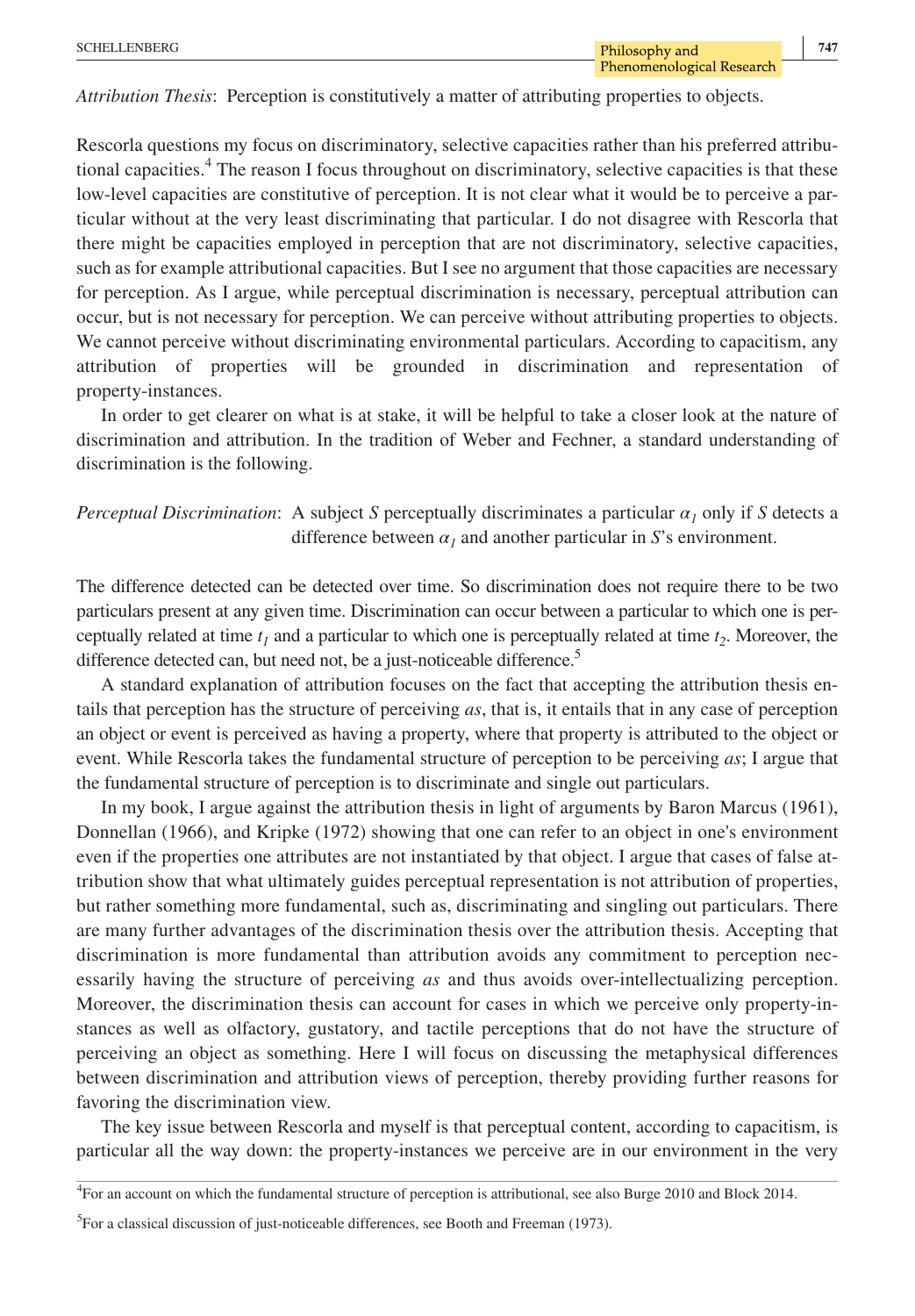#### **Philosophy and SCHELLENBERG** Phenomenological Research

**<sup>748</sup> <sup>|</sup>**

same way that the objects and events we perceive are in our environment and the representation of these particulars constitutes the singular element of perceptual content. The background metaphysical dispute between Rescorla and myself is that Rescorla rejects this idea and argues rather that the singular element of perceptual content is always either an object or an event and that we attribute properties to those objects and events. To be clear, I am not arguing that there are no metaphysical differences between objects, events, and property-instances, nor am I arguing that the perceptual system treats them on a par in all respects. I am arguing that objects, events, and property-instances are on a par in so far as they are external, mind-independent particulars that we discriminate and single out in perception. The metaphysical differences between them as well as the predicative structure of our language has misled us to attributional accounts of perception that fail to do justice to the fundamental structure of perception as our primordial connection to the world. I argue that we should reject attributional accounts in favor of discriminatory accounts.

The attributive view is most famously developed by Burge (2010). While Burge and Rescorla allow that we perceive particulars (where those particulars could be property-instances); on their views, the singular element of perceptual content is always an object or an event (and not a property-instance). According to Burge and Rescorla, the property aspect of perceptual content is a mode of presentation by means of which an object is singled out. Thereby the property is attributed to that object. The object or event singled out constitutes the *de re* element of the Fregean sense. The property-instance perceived cannot on Burge and Rescorla's framework constitute the *de re* element of a Fregean sense.

By contrast, according to capacitism, perceptual content is constituted by employing a perceptual capacity and a particular (if any) discriminated and singled out by employing that perceptual capacity. The relevant particular can be an object, property-instance, or an event. By contrast to Burge and Rescorla's views, the property aspect of perceptual content is, according to capacitism, not a mode of presentation. So in contrast to Burge and Rescorla's views, capacitism has it that perceptual content is singular even if only one property-instance (and no object) is perceived. It is not required that a subject perceives an object for her content to be singular. According to capacitism, a mode of presentation is constituted by employing a perceptual capacity and a particular (if any) thereby discriminated and singled out. The object, event, or property-instance singled out constitutes the *de re* element of the mode of presentation.

Now, Rescorla argues that in the case of an illusion we are forced to appeal to attributional capacities. I disagree. Indeed, not only do I argue that we need not appeal to attributional capacities to account for illusions, I would say that a better way to analyze illusions is to argue that one employs discriminatory capacities baselessly. One employs a discriminatory capacity baselessly since no relevant property-instance is present. Due to failing to single out a relevant property-instance, the ensuing content is gappy in the relevant property-place. Say Kim is perceptually related to a red cup but perceives it to be white rather than red. I argue that in such a case Kim employs her perceptual capacity to discriminate and single out an instance of white, but since no instance of white is present, she fails to discriminate and single out any white-instance. So she employs the perceptual capacity baselessly and the content of her mental state is gappy in the relevant property-place. Thus, I see no good reason to say that illusions necessarily involve employing attributional capacities.

In short, Burge, Rescorla, and I agree that we are perceptually related to particulars. According to capacitism, those particulars are the particulars we represent (under modes of presentation). By contrast, the attribution view drives a wedge between what we are perceptually related to (objects, events, and property-instances) and what we represent (objects, events, and properties). Thus, the attribution thesis creates a discord between what we are perceptually related to and what we represent.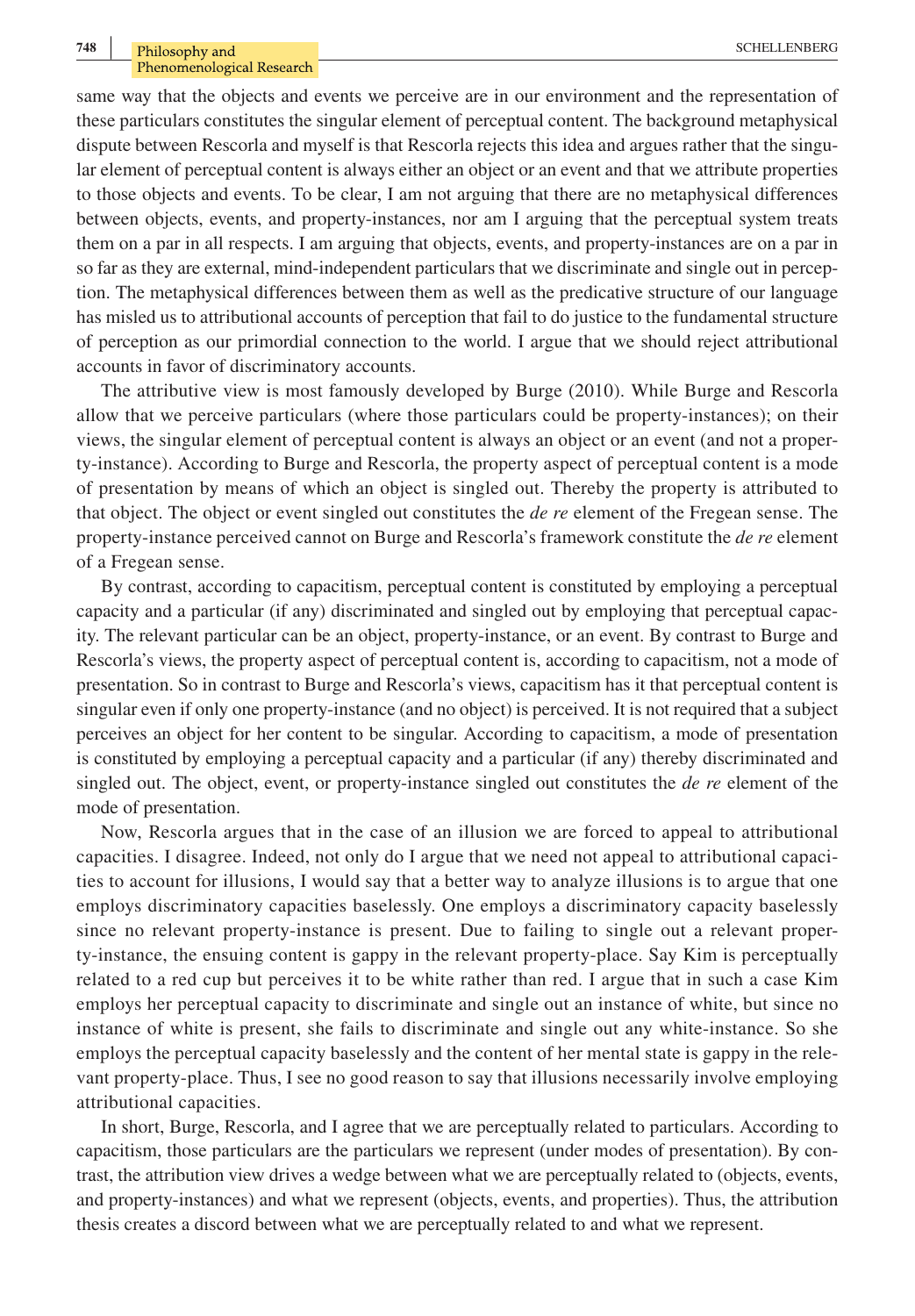## **2** | **RESPONSE TO MARTIN**

#### **2.1** | **Perceiving Properties vs. Perceiving Property-Instances**

Martin asks whether all property perception is perception of property-instances. In response: yes. For the reasons outlined in response to Rescorla's comments (see above), I argue that we never perceive properties, but only particulars such as property-instances, objects, or events. While one could accept big parts of capacitism while rejecting this particularist commitment, there are powerful reasons to adopt it. More specifically, Martin raises a case in which a subject is perceptually related to two yellow "O"s and one red "H", but reports seeing two red "O"s and one yellow "H". He argues that in this case, we perceive properties rather than property-instances and so universals rather than particulars.

In response, not only do I see no reason to appeal to properties to analyze Martin's yellow/red letter case, there are powerful reasons not to analyze the case as one in which the subject standing in an awareness relation to a property. The mistake the subject is making is a binding mistake. She perceives the relevant objects and property-instances but does not bind them the right way. Now, Martin points out there is no need to specify which instance of yellow is falsely bound with the H-shape. That is true. But that is not a problem. For the analysis I propose, all we need is that one of the yellow-instances is falsely bound. It is irrelevant which of the two it is and the subject can be oblivious as to which one it is. There is no need for the subject to have any awareness of such subtle matters. There are far less subtle matters of which perceivers lack awareness. So contra Martin, I see no reason to appeal to properties to analyze the case.

#### **2.2** | **Phenomenological particularity**

In my book, I distinguish between relational particularity and phenomenological particularity. I argue that a mental state manifests phenomenological particularity if and only if it phenomenally seems to the subject that there is a particular present. By contrast, a subject's perceptual state *M* brought about by being perceptually related to the particular  $\alpha$  is characterized by relational particularity if and only if *M* is constituted by *α* (Schellenberg 2018, p. 17). Loosely speaking, we can say that while phenomenological particularity tracks the way the world seems to a subject, relational particularity tracks the way the perceivable world is (regardless of how it seems to the subject). Now, Martin asks about my notion of phenomenological particularity questioning whether it is to be understood such that (1) it phenomenally seems to the subject  $[∃ *x* x is a particular  $\land$  x is present] or (2) ∃*x* such that it phenomena$ enally seems to the subject that [*x* is a particular ∧ *x* is present]. Martin claims that my "text does not decisively settle the question which disambiguation is intended".

In response, immediately after I introduce the notion of phenomenological particularity, I clarify the question of scope and so make explicit that I understand the notion of phenomenological particularity according to (1):

"A mental state manifests phenomenological particularity if and only if the particularity is in the scope of how things seem to the subject: phenomenological particularity does not require that there be a particular that seems to the subject to be present, only that it seems to the subject that there is a particular present" (Schellenberg 2018, p. 17).

This rules out Martin's second suggested reading (2). On the view I develop, phenomenological particularity does not require that there be a particular that seems to the subject to be present, only that it seems to the subject that there is a particular present.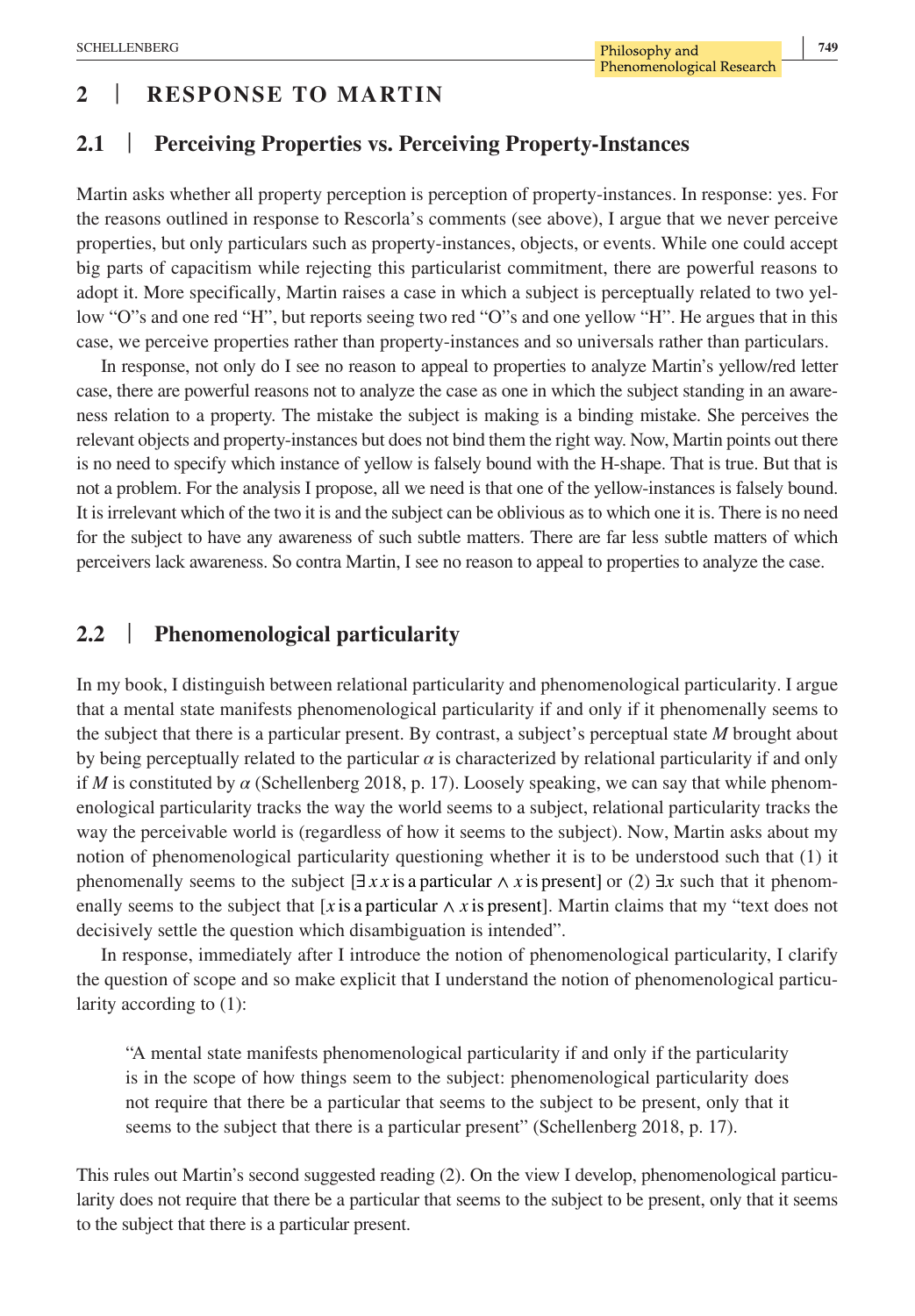#### **2.3** | **Relational particularity**

A question that arises for the notion of relational particularity is what it takes for a particular to be constitutive of a perceptual state such that the perceptual state is characterized by relational particularity in virtue of that particular. If one sees smoke, does one see fire in virtue of seeing smoke? Is one's perceptual state characterized with relational particularity regarding the smoke and the fire or only regarding the smoke? More generally, if one sees particular  $\alpha<sub>1</sub>$ , and particular  $\alpha<sub>1</sub>$  is evidence for the presence of particular  $\beta_l$ , does one see  $\beta_l$  in virtue of seeing  $\alpha_l$ ? To address this question, it will be helpful to consider the details of a specific case. Robinson Crusoe, stranded on a desert island, thinks he is the only person on the island until one day he sees a footprint on the sand. In virtue of seeing the footprint it seems to him that someone else is on the island. The footprint happens to have been made by Man Friday, but Robinson Crusoe does not know this at the time of first seeing the footprint. Does Robinson Crusoe see Man Friday in virtue of seeing the footprint?

Martin holds that the relevant particular that characterizes the relational particularity of Crusoe's perceptual state when he is perceptually related to the footprint is Man Friday and argues that capacitism gives the wrong verdict on the case. I disagree on both accounts. Here is how I would analyze the case: Robinson Crusoe perceives the footprint and his perceptual state is characterized by both phenomenological and relational particularity regarding the footprint (and not regarding Man Friday). I agree with Martin that it *seems* to Crusoe that there is someone else on the island. But the nature of seeming's are notoriously complex.<sup>6</sup> In this case, there is no reason to think that the relevant seeming is perceptual. In fact, there are powerful reasons in support of the seeming being non-perceptual. After all, on the basis of seeing the footprint and his background knowledge about the relation between a footprint in sand and the fact that the footprint must have been made by someone recently, Crusoe infers that someone else must be on the island. The particular that he perceives is the footprint. On the basis of perceiving this footprint, he judges that someone else is on the island. So contra Martin, I see no reason why the particular that characterizes the relational particularity of Crusoe's perceptual states when seeing the footprint would be Man Friday. More generally, we can say that a necessary condition for a particular to be constitutive of a perceptual state such that the perceptual state is characterized by relational particularity in virtue of that particular, the subject must be perceptually related to that particular and discriminate and single out the particular.

## **2.4** | **The particularity of visualization**

Martin asks about the particularity of cases in which one visualizes rather than perceives a particular. In response, I treat visualization analogous to the way I treat hallucination and illusion in that it manifests phenomenological particularity without being characterized by relational particularity. In both visualization and hallucination, one employs perceptual capacities in virtue of which one is in a mental state that purports to be of a particular. While hallucination and visualization are similar in this respect, there are important differences between the two. Visualization differs from hallucination in that in the typical case of visualization one is aware that one is visualizing, whereas in hallucination one may not be aware that one is hallucinating.

More specifically, Martin asks specifically about a case of visualization in which one sees a scene and the visualization involves simply relocating one object in that scene. In such a case, the mental state will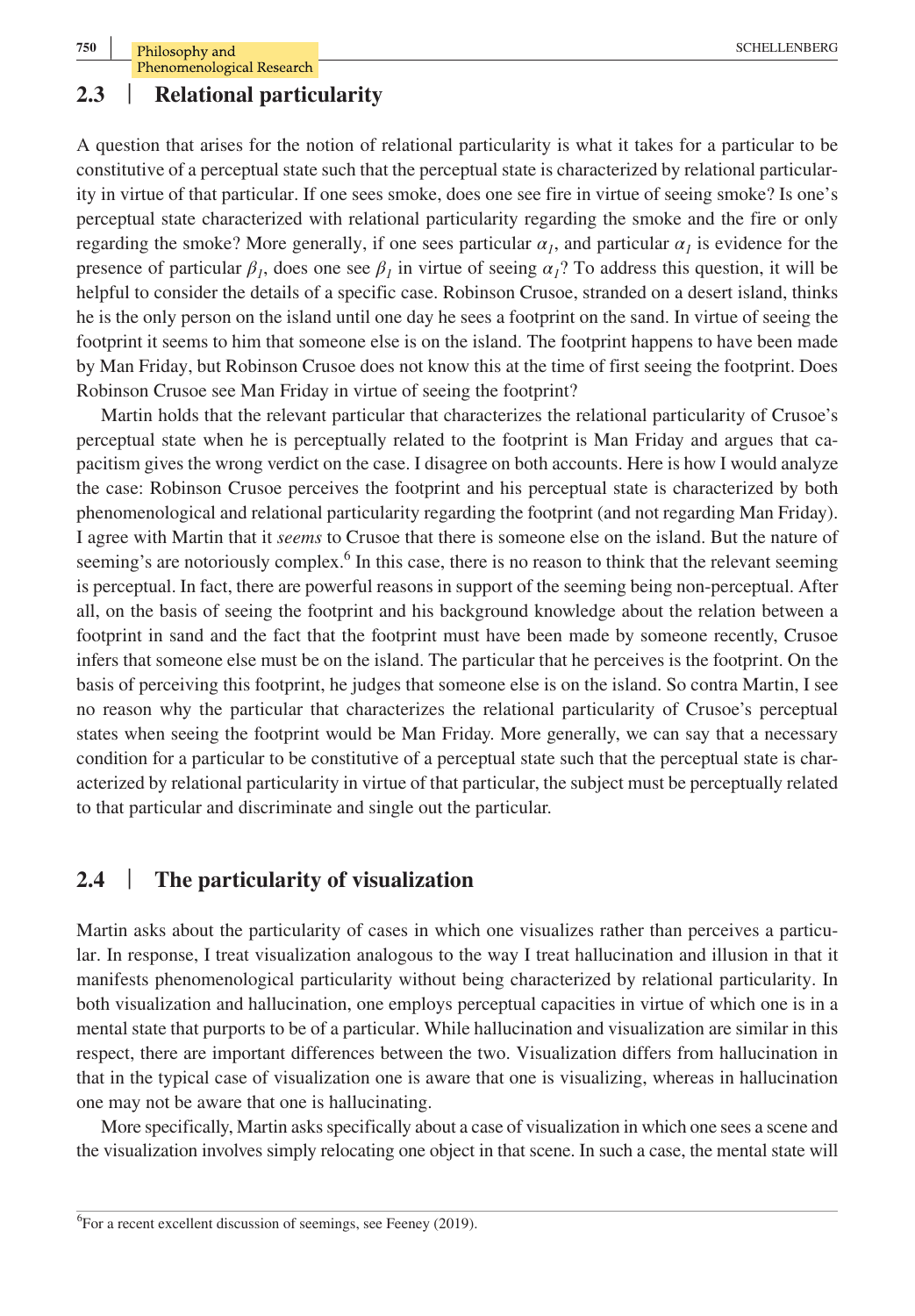be perceptual in all respects except for that one location property and thus will manifest relational particularity in all respects except for that one location property. With respect to that one location property, the mental state will be characterized by mere phenomenological particularity. The illusory analog of the visualization case that Martin describes would be one in which one sees a scene but suffers an illusion as of the location of one object. As in the visualization case, I would argue that the subject's perceptual state will be characterized by relational particularity in all respects except for that one location property.

# **2.5** | **Dependence and independence of experience on environmental objects?**

A final set of questions that Martin raises concerns whether experience is dependent on or independent of environmental objects. In response, I avoid analyzing relationships in terms of dependence or independence, since such relations are on multiple dimensions ambiguous. A less ambiguous relation is that of constitution and this is the relation on which I focus. Moreover, constitution entails dependence: if *A* is constituted by *B*, then *A* depends on *B* (but the converse is not true). To address the question of whether experiences is dependent on or independent of environmental particulars, several distinctions need to be made. First, it is helpful to distinguish three levels on which mental states can be analyzed within the framework of capacitism:

*1st Level of Analysis*: the function of mental capacities

- *2nd Level of Analysis*: the mental capacities employed, irrespective of the context in which they are employed
- *3<sup>rd</sup> Level of Analysis*: the mental capacities employed, taking into account the context in which they are employed $'$

I argue that perceptual capacities are individuated by the environmental particulars they function to discriminate and single out (Schellenberg 2018, p. 38). For example, the perceptual capacity that functions to discriminate and single out red from other colors is individuated by instances of red. Thus, regarding their individuation conditions, perceptual capacities are dependent on environmental particulars, namely those that the capacity functions to discriminate and single out. So on the  $1<sup>st</sup>$  level of analysis, the answer to Martin's question is that the perceptual capacities that constitute perceptual states are dependent on environmental particulars due to their individuation conditions.

However, *employing* perceptual capacities is not dependent on the presence of any relevant particulars in the environment of the experiencing subject. So on the  $2<sup>nd</sup>$  level of analysis, experience is independent of environmental particulars. Employing perceptual capacities constitutes perceptual consciousness (irrespective of the environment in which they are employed). Thus, if the token experience that Martin mentions is the token phenomenal character of the perceptual state, then the answer is simple: it is not constituted by environmental particulars. On this  $2<sup>nd</sup>$  level of analysis, any particularity is mere phenomenological particularity. However, while I analyze phenomenal character as constituted by employing perceptual capacities irrespective of the environment in which they are employed  $(2<sup>nd</sup>$  level of analysis), the perceptual capacities are in turn individuated by the mind-independent

<sup>&</sup>lt;sup>7</sup>For details on these three levels, see Schellenberg (2018), p. 33f.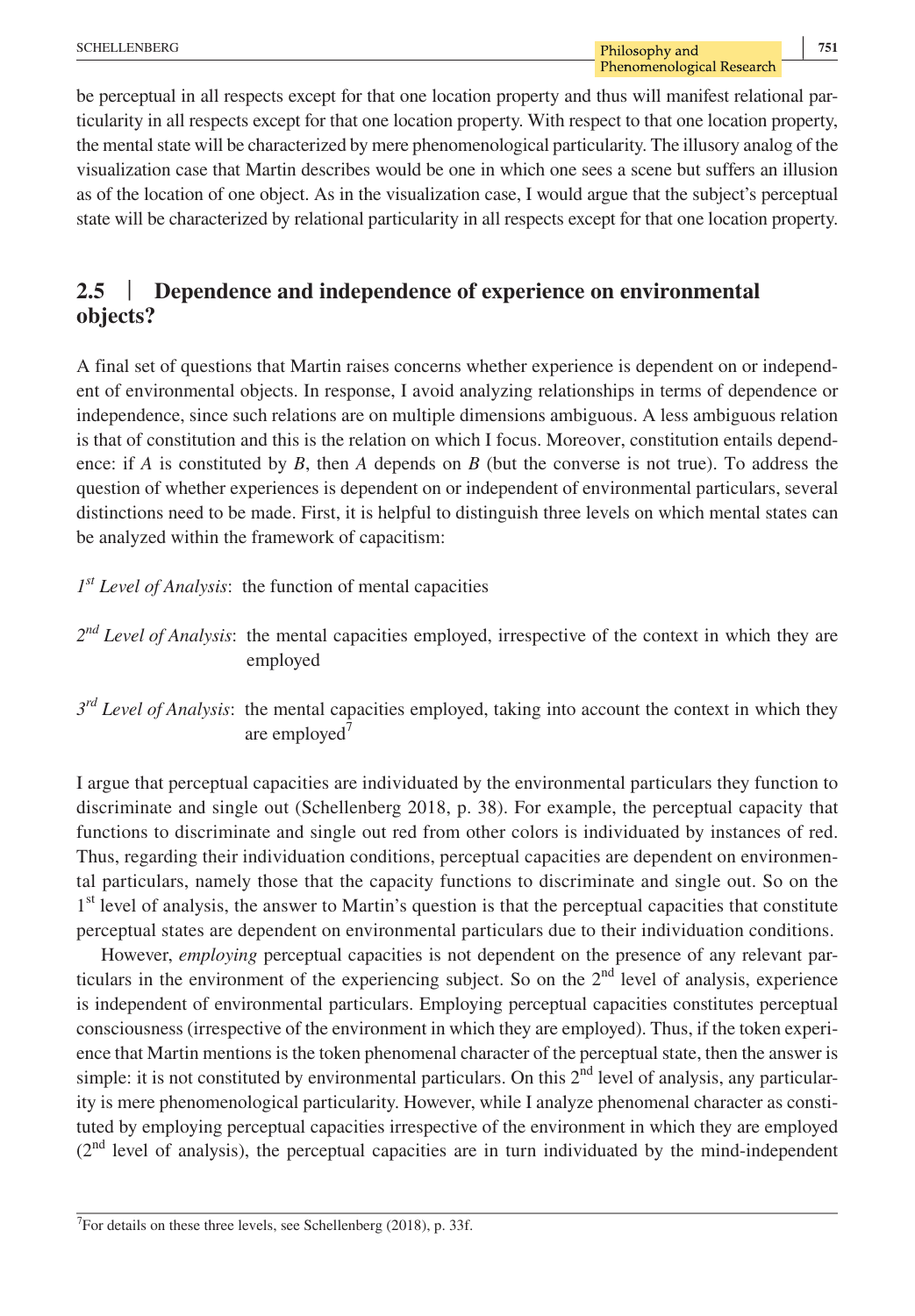particulars they function to single out  $(1<sup>st</sup> level of analysis)$ . So if one takes the  $1<sup>st</sup>$  level of analysis into account, even mere phenomenal character is, via the individuation condition of the capacities employed, dependent on environmental particulars. After all, the capacities are individuated by the particulars that they function to single out.

What is the response to Martin's question on the  $3<sup>rd</sup>$  level of analysis? I argue that the token content of any given perception is constituted by the particulars (if any) perceived. Since constitution implies dependence, the token content of perceptual experience is dependent on the particulars (if any) perceived. So if the token experience that Martin asks about is the token content of a perception, then the answer is simple: the token content of perception is constituted by the particular perceived, and so dependent on that particular. Note however that the token content of a hallucination is not constituted by any particulars (assuming the hallucinating subject fails to perceive any environmental particulars). On this  $3<sup>rd</sup>$  level of analysis, the question is whether the perceptual state is characterized by relational particulars (over and above mere phenomenological particularity).<sup>8</sup>

# **3** | **RESPONSE TO O'CALLAGHAN**

## **3.1** | **The upper and lower bounds of perceptual capacities**

O'Callaghan helpfully brings out the psychophysical roots of my view, showing how my notion of perceptual capacities as discriminatory, selective capacities is grounded in the neuroscience and psychophysics of perception. He then asks how we can demarcate perceptual capacities from more highlevel capacities, on the one hand, and from more low-level capacities on the other. In my book, I focus on perceptual capacities but ultimately my goal is to analyze all mental states in terms of mental capacities. So O'Callaghan's question is even more pressing than it might initially seem. After all, if all states, processes, and events of the mind are analyzed in terms of mental capacities, then the question arises as to what distinguishes perceptual capacities from other mental capacities. This is a big topic that cannot be adequately addressed in a short response paper, but here are some preliminary thoughts.

What is the upper bound constraint? How can we demarcate perceptual capacities from the mental capacities employed in belief, imagination, inferences, among other such mental states? There are two key elements that demarcate perceptual capacities from cognitively more high-level mental capacities: their function and the nature of their employment. More precisely, we can specify the upper bound constraint as follows:

*Upper Bound Constraint*: Perceptual capacities function to discriminate and single out external mind-independent particulars and can be employed in a sensory mode.

Let me elaborate. First, the function of perceptual capacities is to discriminate and single out environmental particulars. No doubt, at least some non-perceptual capacities may be employed to discriminate and single out environmental particulars, but that is not their central function. For example, the function of inferential capacities is not to discriminate and single out particulars,

<sup>8</sup> Martin points out also that I do not refute awkwardism—a fictional view he sketches in his comments—and claims that I need to do so for my own proposal to stand. As Martin notes further, my focus throughout the book is to develop my positive proposal. I discuss and criticize other views only to the extent that it helps develop capacitism; including fictional views such as Martin's awkwardism. Arguably it is not necessary, pace Martin, to refute other views (be they fictional or not) to defend one's own.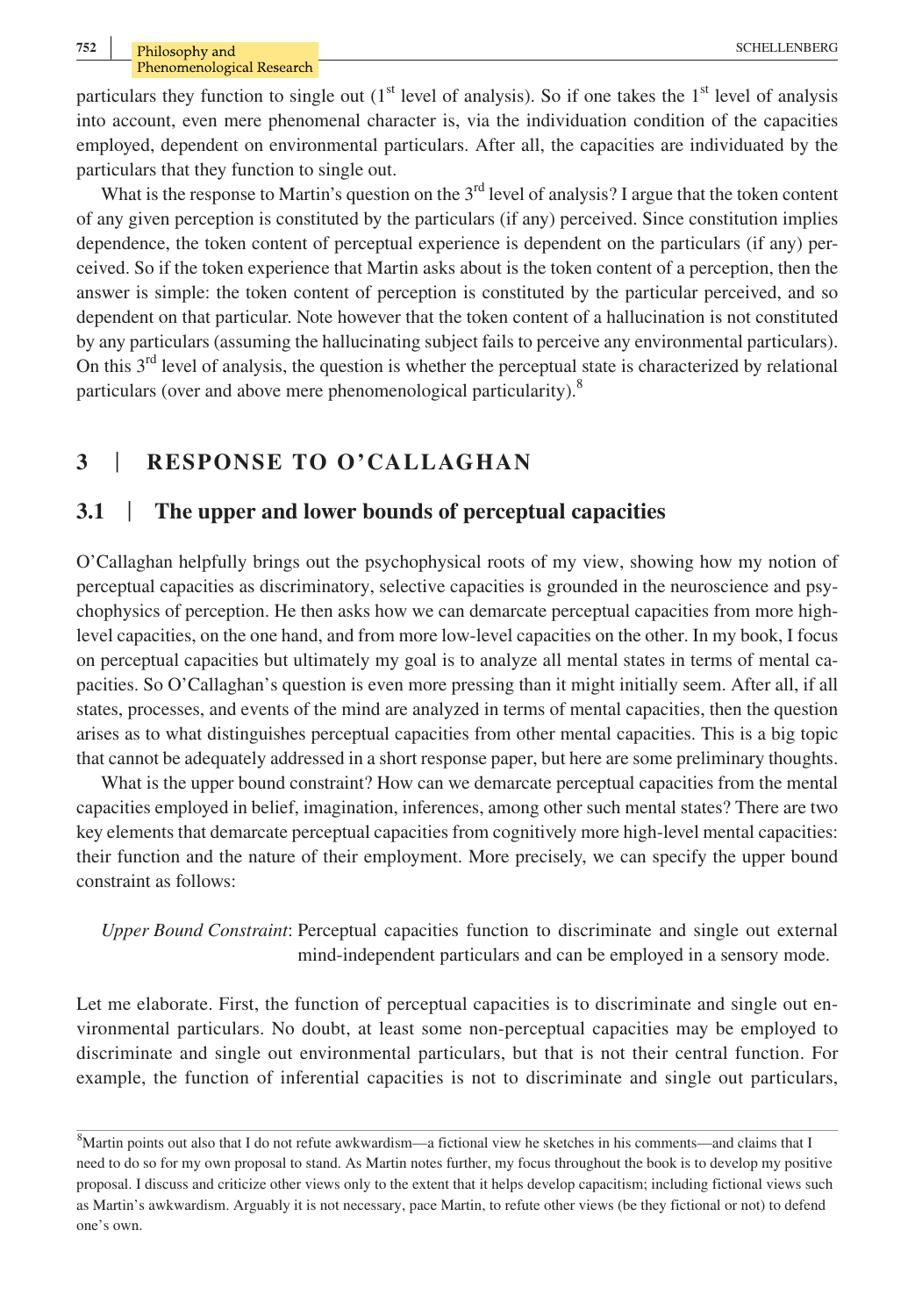but is rather to make valid inferences. If one employs an inferential capacity and makes a valid inference, one is in the good case. If one employs an inferential capacity and fails to make a valid inference, one is in the bad case. By contrast, perception is at its core a matter of discriminating and singling out environmental particulars. In belief, we may occasionally employ cognitive capacities and thereby discriminate and single out an external mind-independent particular. This may occur, for example, in singular beliefs. However, while the capacities employed in perception have the function to discriminate and single out environmental particulars and fulfill this function when employed in perception, the capacities employed in belief, may, but need not, discriminate and single out external particulars.

Second, in contrast to other mental capacities, perceptual capacities are employed in a sensory mode, such as vision, audition, taste, touch, or olfaction. Now, it is plausible that in some cases of imagination, namely perceptual imagination, perceptual capacities are employed; and it may even be that in some such cases, perceptual capacities are employed in a sensory mode. But while perceptual capacities are necessarily employed in a sensory mode in perception, they are not necessarily employed in a sensory mode in imagination and other non-perceptual faculties.

What are the lower bounds of perceptual capacities? How can we demarcate perceptual capacities from more low-level capacities that feature in the visual system, the auditory system, and other perceptual systems?

*Lower Bound Constraint*: Perceptual capacities can be employed at a personal level.

To be clear, perceptual capacities need not necessarily be employed at a personal level, but they could be. The discriminatory capacities of our rods and cones cannot be employed at a personal level and so those capacities are not perceptual capacities as I am using the term—even though they are, of course, key to the proper functioning of our visual system. The constraint that perceptual capacities can be employed at a personal level does not imply that they are employed intentionally and voluntarily although occasionally they are. If one, for example, takes a realistic painter's point of view, then one may be using perceptual capacities intentionally or voluntarily. But while one can employ at least some perceptual capacities intentionally or voluntarily, neither is necessary.

It is helpful to point out here that analyzing perceptual states (and, as I argue, perceptual content) as constituted by employing perceptual capacities allows us to sidestep the terminological aspects of the debate on whether perceptual content is conceptual or nonconceptual. Depending on how concepts are understood and what is required for concept possession it is more or less plausible that perceptual content is conceptual. For example, if possessing concepts requires inferential capacities, then it is highly implausible that perceptual content is conceptual. However, if it is argued that perceivers such as honeybees possess concepts, then it is more plausible that perceptual content is conceptual. With the aim of accounting for the fact that at least some aspects of perceptual content can be image-like or map-like, and moreover to account for the richness and fineness of grain of perceptual experience, I argue that perceptual capacities are nonconceptual capacities. If perceptual content is constituted by employing such nonconceptual capacities, then perceptual content is nonconceptual. The thesis that perceptual content is constituted by employing perceptual nonconceptual capacities gives a substantive analysis of the nonconceptual content of perception.

# **3.2** | **The fallibility of perceptual capacities**

In my book, I develop the fallibility condition on perceptual capacities: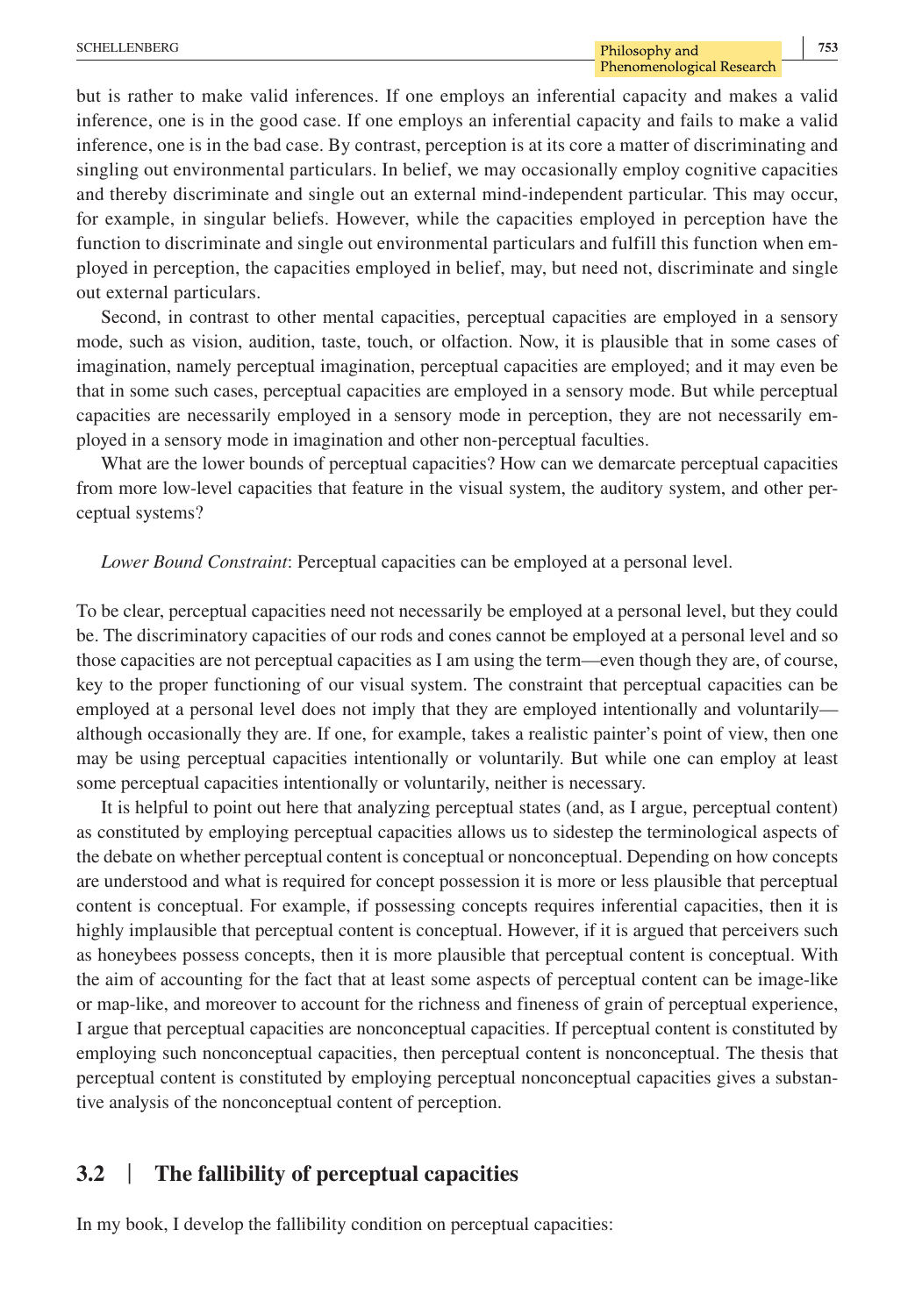*Fallibility Condition:* If a subject *S* employs a capacity  $C_\alpha$ ,  $C_\alpha$  can either fulfill its function or fail to fulfill its function, such that there is no difference at the level of employing  $C_a$  but only a difference at the level of fulfilling its function. The function of  $C_\alpha$  is fulfilled if by employing  $C_\alpha$  a relevant particular is singled out. The function of  $C_\alpha$  fails to be fulfilled if by employing  $C_\alpha$  no relevant particular is singled out (Schellenberg 2018, p. 43).

O'Callaghan takes issue with this condition and thus with the idea that any given capacity can be employed while successfully singling out what it functions to single out or while failing to do so. In response, it is worth noting up front that one can accept key aspects of capacitism while denying that perceptual capacities are fallible. Denying that perceptual capacities are fallible would entail a disjunctivist version of capacitism. While this route is an option, I do not recommend it and I do not take it myself. There are at least three powerful reasons for why perceptual capacities are best understood to be fallible.

One reason for accepting the fallibility condition stems from an analogy to concepts: There is no good reason to deny that we can employ a concept while failing to refer. Indeed, on all standard views of concepts, we can, for example, employ the concept horse while referring to a horse, or employ the concept while failing to refer to a horse. In both cases, one has employed the concept horse. The difference between the two situations is whether one has succeeded in referring to a horse. While perceptual capacities are not concepts, in this respect they are alike: We can employ them while fulfilling their function to discriminate and single out a particular and we can employ them while failing to fulfill their function to discriminate and single out a particular. In both cases, one has employed the capacity. The difference between the two cases is whether one has succeeded in discriminating and singling out a particular. Any view on which employing perceptual capacities is said to be infallible faces the challenge of explaining why perceptual capacities would be infallible while concepts are fallible. Even though perceptual capacities are in many ways different than concepts, I see no good reason to think that they are different with regard to their fallibility.

A second reason stems from the idea that a perceptual capacity is a kind of mental mechanism. A mechanism is something that can be employed while fulfilling its function or while failing to fulfill its function. Consider a bike. A bike has the function to transport someone down the road. Let's say my bike needs to be repaired. I bring it to a bike shop and come back a few days later to pick it up. The bike is suspended in air. I spin its wheels and see that its mechanics are in good order. When its wheels are spun while being suspended in air, the bike does not fulfill its function of transporting someone down the road. But the mechanics of the bike are working as they should. While bikes and perceptual capacities differ in most respects, we can think of the case of hallucination in analogy to the bike suspended in air. The environment is not playing along, but all else is working as it should. If the wheels of the bike are spinned while the bike is suspended in air, the mechanics of the bike is activated without the bike fulfilling its function. Similary, in hallucination one employs perceptual capacities without those capacities fulfilling their function.

A third reason for accepting the fallibility condition stems from neuroscientific evidence. When we hallucinate, say an apple, the same neural pathways get activated as when we perceive an apple (Ffytche 2008). This is not conclusive evidence that the same perceptual capacities are employed. After all, perceptual capacities are not neural pathways. But given that employing perceptual capacities has a neural base, then this is some evidence in support for the theses that the same perceptual capacities are employed in perception, hallucination, and illusion.

Now, as O'Callaghan notes, in hallucination one employs perceptual capacities unsuccessfully. Tragically, there are countless ways to be unsuccessful. I argue that in hallucination the perceptual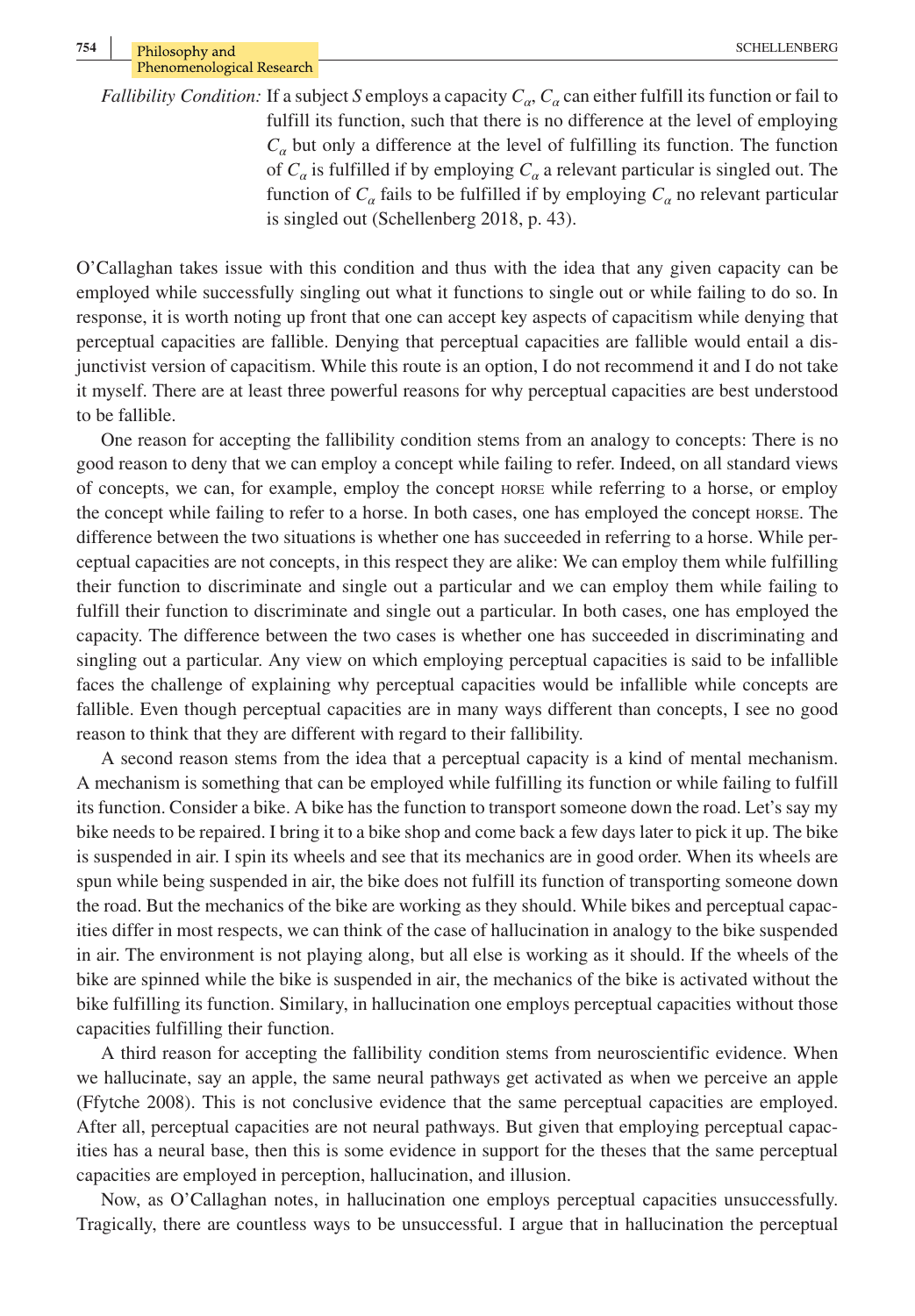mechanism is operating as it should. In virtue of this, one is in a mental state with phenomenal character—one that is potentially indistinguishable from a perception. We can distinguish between two success conditions:

*Employment condition*: The subject employs a mental capacity. *Fulfillment condition*: The subject employs a mental capacity while fulfilling its function.

While the employment condition is an internal success condition, the fulfillment condition is an external success condition. We can correlate the employment and the fulfillment conditions with the three levels on which we can analyze mental states.<sup>9</sup> The employment condition specifies success at the second level of analysis, while the fulfillment condition specifies success at the third level.

In hallucination, as in perception, the employment condition is met: the mechanism is operating as it should. However, in hallucination, the fulfillment condition is not met since the environment is not playing along: the function of the capacities to discriminate and single out environmental particulars is not fulfilled. So while in hallucination, the employment condition is met, but the fulfillment condition is not; in perception, both the employment and the fulfillment conditions are met.

Now, O'Callaghan argues that one cannot distinguish between internal and external success conditions as I do. But I disagree. To explain why, consider Megan who is an exceptional soccer player. She has the capacity to kick a ball. Sometimes, she employs it to kick a ball, sometimes she employs it to kick without any ball present to be kicked. Sometimes, she visualizes kicking a ball (without moving her limbs). In the first and the second case, she is employing her capacity and so the employment condition is met. But only in the first case does she in fact kick a ball and so only in the first case is the fulfillment condition met. One could argue that in the case of visualization the employment condition is met as well (but this is controversial and I will here leave this issue to the side).

## **3.3** | **Perceptual content, repeatability, and the fallibility of perceptual capacities**

In a series of papers culminating in my book, I argue that employing perceptual capacities constitutes representational content.<sup>10</sup> O'Callaghan challenges my argument that if one acknowledges the role of discriminatory, selective capacities, then one must acknowledge that perceptual states have representational content. He argues that if perceptual capacities are not fallible, then my argument that perceptual experiences have content would fall through. In response, as I argue in the previous section, we should think of perceptual capacities as fallible. But let's assume for the sake of argument that capacities are not fallible. Even if one denies the fallibility of perceptual capacities, my argument for perceptual content would nonetheless be untarnished. After all, my perceptual content argument hinges on the repeatability of perceptual capacities and is neutral on their fallibility.<sup>11</sup> Even if one denies their fallibility, perceptual capacities will be repeatable. For a perceptual capacity  $C_{\alpha}$  to be repeatable it is required only that it must be possible to employ  $C_{\alpha}$  in at least two distinct contexts.<sup>12</sup>

<sup>&</sup>lt;sup>9</sup>See Section 2.5. above and Schellenberg (2018), p. 33.

 $10$ See in particular Chapter 3 and Chapter 5 of Schellenberg (2018).

 $11$ For my perceptual content argument, see Schellenberg (2018), p. 114-135.

<sup>&</sup>lt;sup>12</sup>For the repeatibility condition on perceptual capacities, see Schellenberg (2018), p. 48.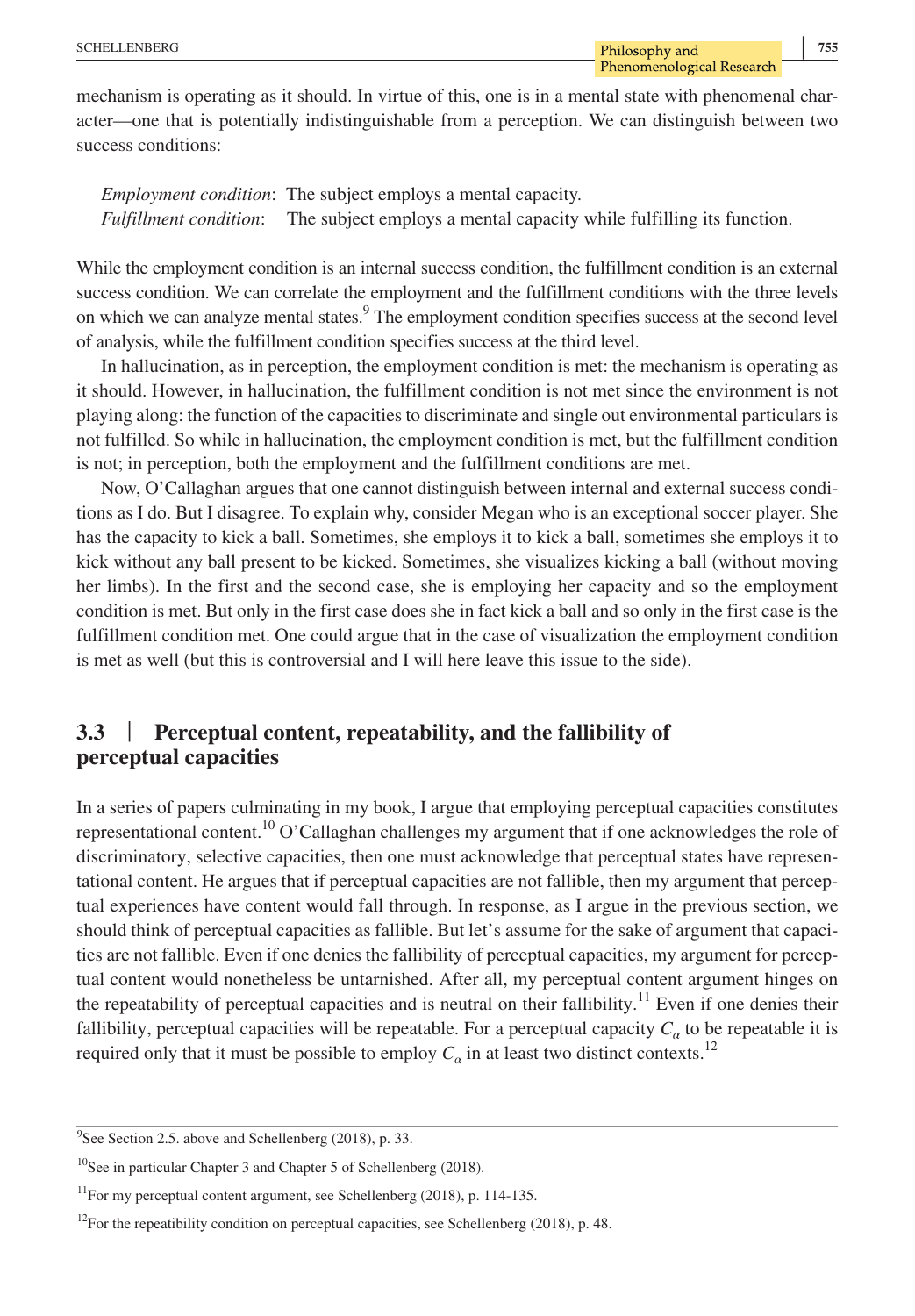#### **Philosophy and SCHELLENBERG** *SCHELLENBERG* Phenomenological Research

**<sup>756</sup> <sup>|</sup>**

The two contexts may differ in at least four ways. First, the contexts could differ temporally:  $C_a$ can be employed to discriminate and single out the particular  $\alpha_1$  at time  $t_1$  and at time  $t_2$ . Second, the contexts could differ spatially:  $C_\alpha$  can be employed to discriminate and single out  $\alpha_1$  at location  $L_1$  and at location *L2*. Third, the contexts could differ with regard to the situational features that determine the conditions under which a particular is perceived—features such as lighting conditions, acoustic conditions, or the angle and distance from which the particular is perceived:  $C_a$  can be employed to discriminate and single out  $\alpha_1$  under distinct situational features. A fourth way is with regard to the particulars singled out. In one context,  $C_\alpha$  can be employed to discriminate and single out the particular  $\alpha_1$ , in another to discriminate and single out the particular  $\alpha_2$ , where  $\alpha_1$  and  $\alpha_2$  are numerically distinct particulars each of which  $C_{\alpha}$  functions to discriminate and single out.

As these examples of distinct contexts show, the bar for a perceptual capacity to be repeatable is low. Now it might be that one possesses a perceptual capacity that one has—for whatever reason—employed only once, or indeed never. The requirement is not that one has in fact employed a perceptual capacity more than once, but that it is possible to employ that capacity in at least two distinct contexts.13

While denying the fallibility of perceptual capacities leaves my perceptual content argument unscathed, it does however have consequences for the nature of perceptual content. To show how, let's assume again a disjunctivist version of capacitism, that is, a version of the view on which capacities are not fallible. On such a view, the token content of a perception and the token content of a hallucination with the same phenomenal character could (in contrast to the version of the view I develop) never be constituted by employing the same perceptual capacities and thus would not be instances of the same functional type.

To sum up, we can agree with O'Callaghan that if illusions and hallucinations are not constituted by employing the same perceptual capacities that yield a perception with the same phenomenal character, then the illusion and hallucination need not involve mental states sharing success conditions with that perception. However, my argument that employing perceptual capacities constitutes perceptual content, if right, holds even for such a disjunctivist version of capacitism.

#### **3.4** | **Naturalism and normativity**

The distinction between employing a capacity while fulfilling its function and employing the same capacity while failing to fulfill its function is built into the foundations of capacitism.<sup>14</sup> O'Callaghan raises the question as to whether this fact brings in normativity at the very foundation of my account thus undermining my naturalistic ambitions. In response, the distinction does not bring in a normative dimension and does not undermine my naturalistic ambitions. To explain, consider the fact that the heart has the function to pump blood. Sometimes hearts fail to fulfill their function. That fact does not entail that there is anything normative about hearts or their function. The very same thing can be said about perceptual capacities. Now one could insist that any distinction between fulfilling or failing to fulfill a function brings in normativity. If one does this, then there would be something normative

<sup>&</sup>lt;sup>13</sup>It may be that at least some particulars are correlated with a unique perceptual capacity. This is plausible if one allows that perceptual capacities are quite high-level. Let's assume that Robin possesses a perceptual capacity to discriminate and single out his mother. This perceptual capacity will be individuated by exactly one particular in the world. Nonetheless, the perceptual capacity is repeatable. After all, Robin can employ his capacity to single out his mother today and also tomorrow.

<sup>&</sup>lt;sup>14</sup>The more substantive notions of success, satisfaction, accuracy, and correctness are not part of the foundations of the view.

They come in at a later stage, only once the notion of content is established.